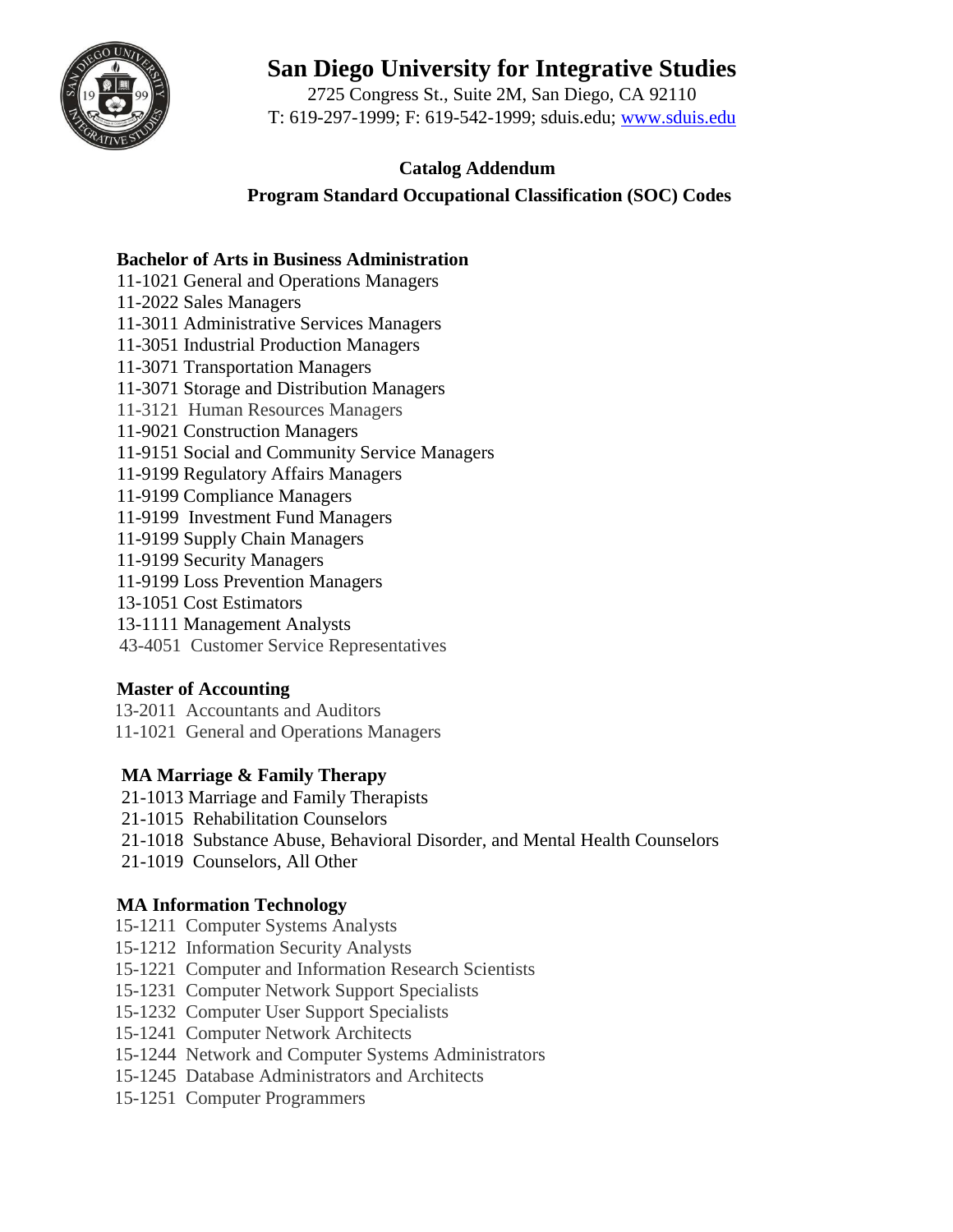- 15-1256 Software Developers and Software Quality Assurance Analysts and Testers
- 15-1257 Web Developers and Digital Interface Designers
- 15-1299 Computer Occupations, All Other

#### **MA Expressive Arts Therapy**

- 21-1015 Rehabilitation Counselors
- 21-1018 Substance Abuse, Behavioral Disorder, and Mental Health Counselors
- 21-1019 Counselors, All Other
- 21-1094 Community Health Workers
- 21-1099 Community and Social Service Specialists, All Other
- 25.1120 Arts, Communications, History and Humanities Teachers, Postsecondary
- 25.1121 Arts, Drama, Music Teachers, Postsecondary

#### **MA Sport Counseling**

- 21-1019 Counselors, All Other
- 21-1094 Community Health Workers
- 21-1099 Community and Social Service Specialists, All Other

#### **Master of Business Administration**

- 11-1000 Top Executives 11-1011 Chief Executives 11-1021 General and Operations Managers 11-2022 Sales Managers 11-3011 Administrative Services Managers
- 11-3051 Industrial Production Managers
- 11-3071 Transportation Managers
- 11-3071 Storage and Distribution Managers
- 
- 11-3121 Human Resources Managers
- 11-9021 Construction Managers
- 11-9151 Social and Community Service Managers
- 11-9199 Regulatory Affairs Managers
- 11-9199 Compliance Managers
- 11-9199 Investment Fund Managers
- 11-9199 Supply Chain Managers
- 11-9199 Security Managers
- 11-9199 Loss Prevention Managers
- 13-1051 Cost Estimators
- 13-1111 Management Analysts
- 25-1011 Business Teachers, Postsecondary
- 43-4051 Customer Service Representatives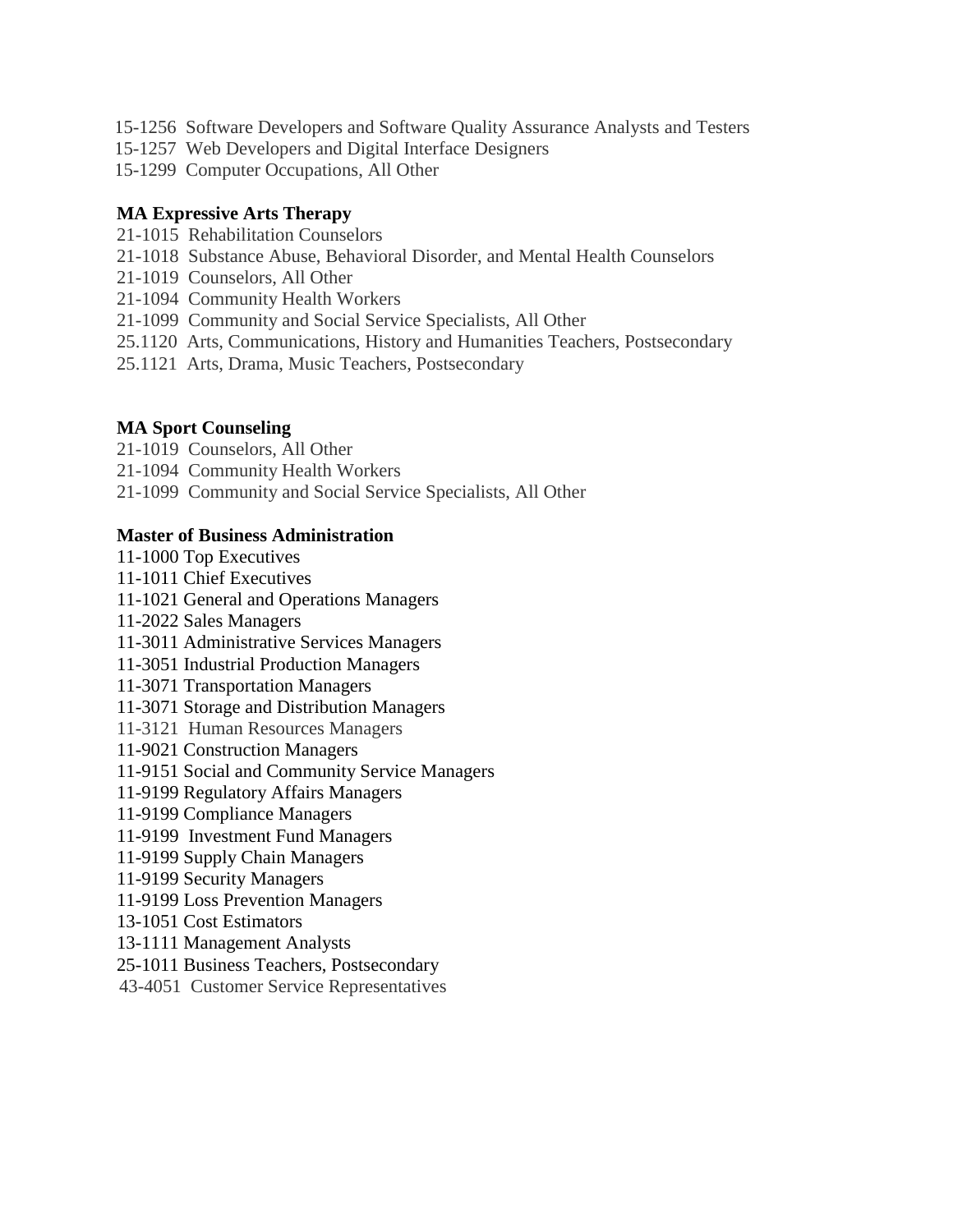#### **MBA Hospitality Management**

- 11-3010 Administrative Services and Facilities Managers
- 11-3121 Human Resources Managers
- 11-9051 Food Service Managers
- 11-9081 Lodging Managers
- 11-9071 Gambling Managers
- 43-4051 Customer Service Representatives

# **MBA Marketing**

- 11-2011 Advertising and Promotions Managers
- 11-2020 Marketing and Sales Managers
- 11-2021 Marketing Managers
- 11-2022 Sales Managers
- 11-2030 Public Relations and Fundraising Managers
- 11-2030 Public Relations and Fundraising Managers
- 11-3000 Operations Specialties Managers
- 11-3010 Administrative Services and Facilities Managers
- 11-3010 Administrative Services and Facilities Managers
- 43-4051 Customer Service Representatives

# **MBA Sport Management**

- 11-3010 Administrative Services and Facilities Managers
- 11-9198 Personal Service Managers, All Other; Entertainment and Recreation Managers, Except Gambling; and Managers, All Other
- 13-1011 Agents and Business Managers of Artists, Performers, and Athletes
- 27-2022 Coaches and Scouts
- 43-4051 Customer Service Representatives

# **Doctor of Business Administration**

- 11-1011.00 Chief Executives
- 11-1021.00 General and Operations Managers
- 11-2022.00 Sales Managers
- 11-3011.00 Administrative Services Managers
- 11-3051.00 Industrial Production Managers
- 11-3071.01 Transportation Managers
- 11-3071.02 Storage and Distribution Managers
- 11-9021.00 Construction Managers
- 11-9151.00 Social and Community Service Managers
- 11-9199.01 Regulatory Affairs Managers
- 11-9199.02 Compliance Managers
- 11-9199.03 Investment Fund Managers
- 11-9199.04 Supply Chain Managers
- 11-9199.07 Security Managers
- 11-9199.08 Loss Prevention Managers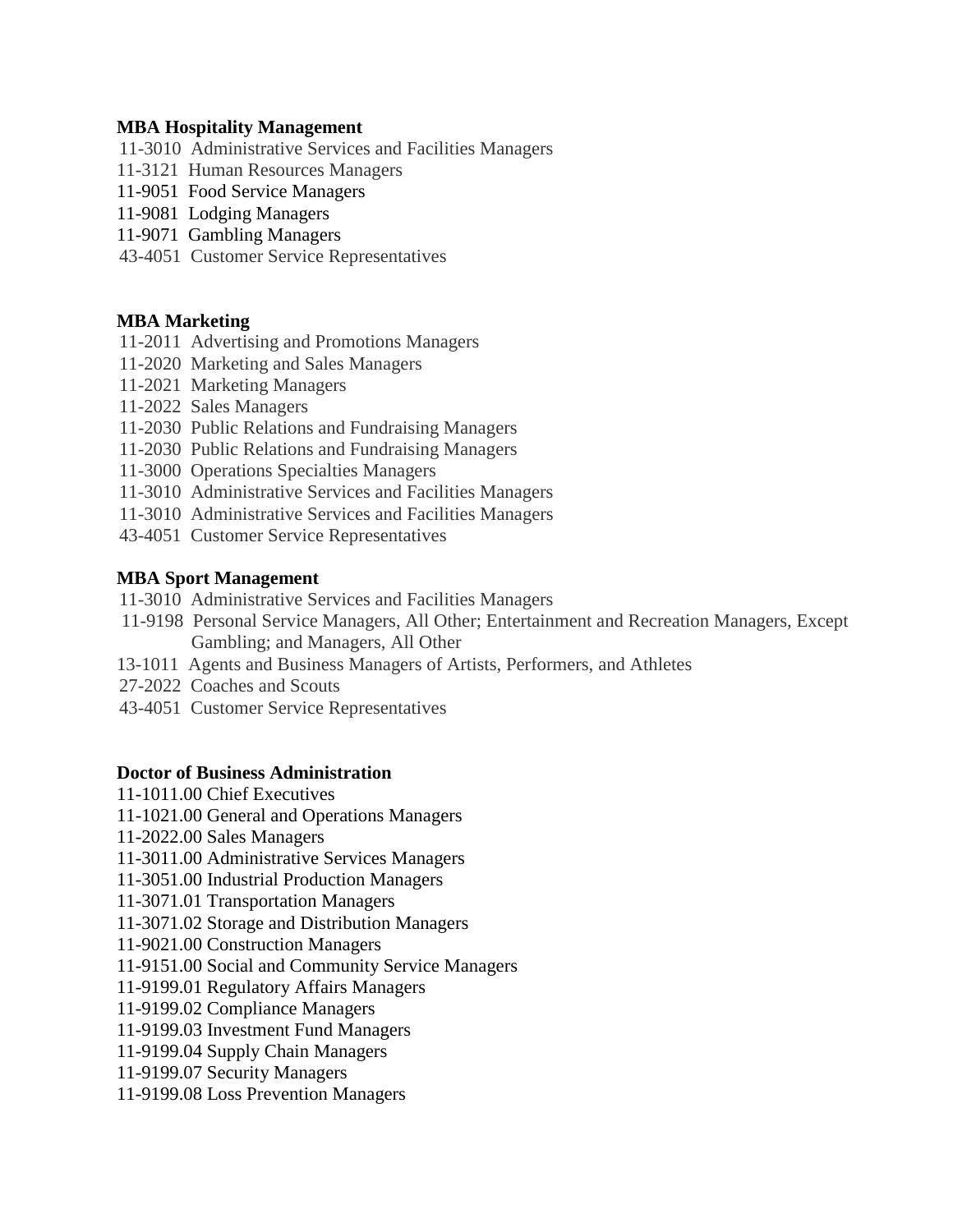#### 13-1051.00 Cost Estimators

13-1111.00 Management Analysts

25-1011.00 Business Teachers, Postsecondary

43-4051 Customer Service Representatives

### **Doctor of Psychology**

19-3032.00 Industrial-Organizational Psychologists 25-1066.00 Psychology Teachers, Postsecondary

### **Certificate in Accounting**

43-3031 Bookkeeping, Accounting, and Auditing Clerks

### **Certificate in Advertising**

11-2011 Advertising and Promotions Managers

### **Certificate in Communication**

- 27-3031 Public Relations Specialists
- 2 27-3040 Writers and Editors
- 27-3041 Editors
- 27-3042 Technical Writers
- 27-3043 Writers and Authors
- 2 27-3090 Miscellaneous Media and Communication Workers
- 27-3091 Interpreters and Translators
- 27-3099 Media and Communication Workers, All Other
- 43-4051 Customer Service Representatives

### **Certificate in Executive Leadership Coaching**

11-3121 Human Resources Managers 21-1012 Educational, Guidance, and Career Counselors and Advisors

### **Certificate in Expressive Arts Therapy**

11-9151 Social and Community Service Managers

- 21-1093 Social and Human Service Assistants
- 21-1094 Community Health Workers

21-1099 Community and Social Service Specialists, All Other

25.1120 Arts, Communications, History and Humanities Teachers, Postsecondary

25.1121 Arts, Drama, Music Teachers, Postsecondary

### **Certificate in Family Leadership Coaching**

- 11-9151 Social and Community Service Managers
- 21-1012 Educational, Guidance, and Career Counselors and Advisors
- 21-1093 Social and Human Service Assistants
- 21-1094 Community Health Workers
- 21-1099 Community and Social Service Specialists, All Other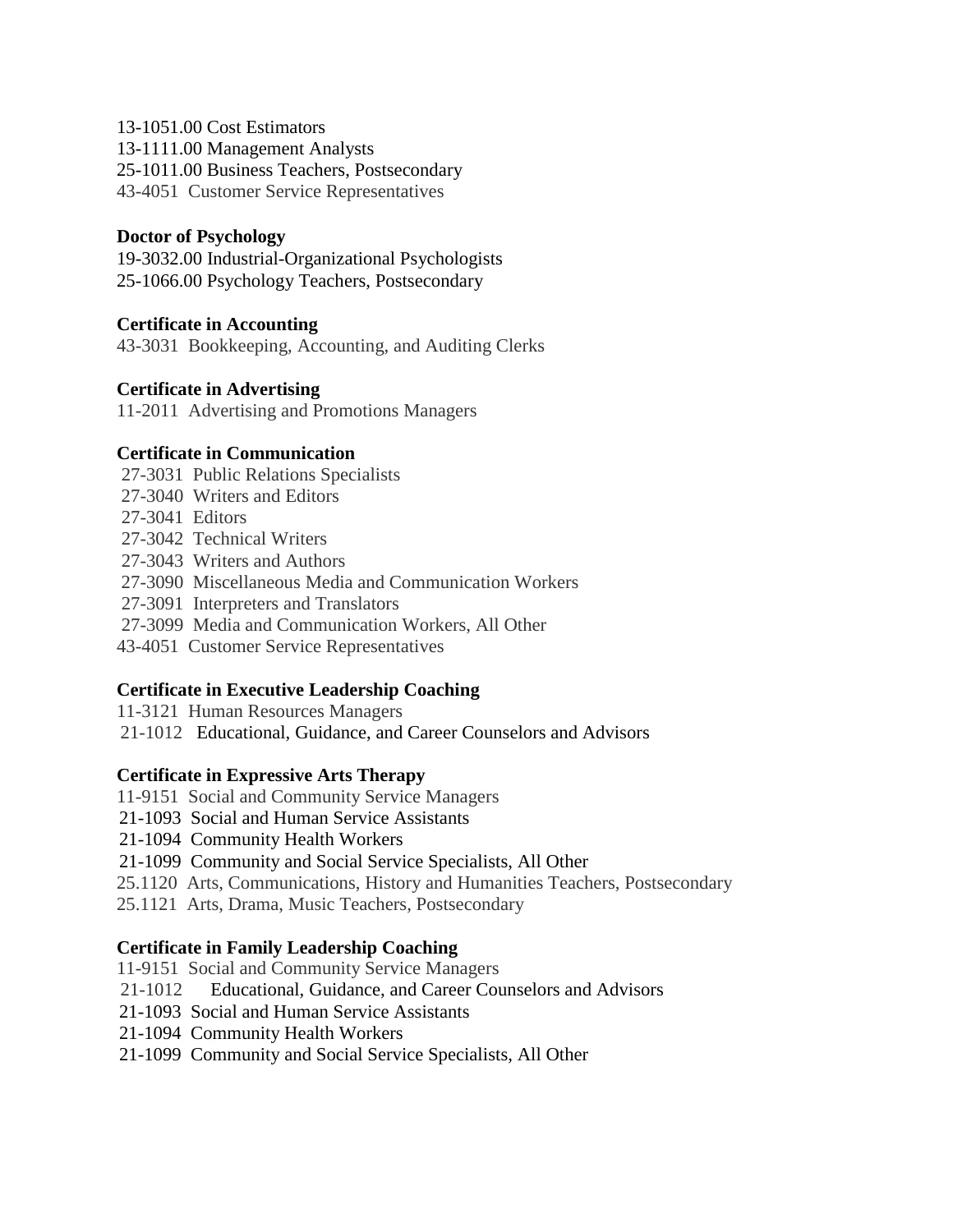#### **Certificate in Fashion Design**

- 27-1022 Fashion Designers
- 51-6051 Sewers, Hand
- 51-6052 Tailors, Dressmakers, and Custom Sewers
- 51-6092 Fabric and Apparel Patternmakers
- 51-6099 Textile, Apparel, and Furnishings Workers, All Other

### **Certificate in Graphic Design**

27-1024 Graphic Designers

### **Certificate in Hospitality Management**

- 11-3010 Administrative Services and Facilities Managers
- 11-3121 Human Resources Managers
- 11-9051 Food Service Managers
- 11-9081 Lodging Managers
- 11-9071 Gambling Managers
- 43-4051 Customer Service Representatives

### **Certificate in Information Technology Systems**

- 11-3021 Computer and Information Systems Managers
- 15-1111 Computer and Information Research Scientists
- 15-1121 Computer Systems Analysts
- 15-1121 Informatics Nurse Specialists
- 15-1122 Information Security Analysts
- 15-1132 Software Developers, Applications
- 15-1133 Software Developers, Systems Software
- 15-1143 Computer Network Architects
- 15-1143 Telecommunications Engineering Specialists

### **Certificate in International Business Administration**

- 11-1021 General and Operations Managers
- 11-2022 Sales Managers
- 11-3011 Administrative Services Managers
- 11-3051 Industrial Production Managers
- 11-3071 Transportation Managers
- 11-3071 Storage and Distribution Managers
- 11-3121 Human Resources Managers
- 11-9021 Construction Managers
- 11-9151 Social and Community Service Managers
- 11-9199 Regulatory Affairs Managers
- 11-9199 Compliance Managers
- 11-9199 Investment Fund Managers
- 11-9199 Supply Chain Managers
- 11-9199 Security Managers
- 11-9199 Loss Prevention Managers
- 13-1051 Cost Estimators